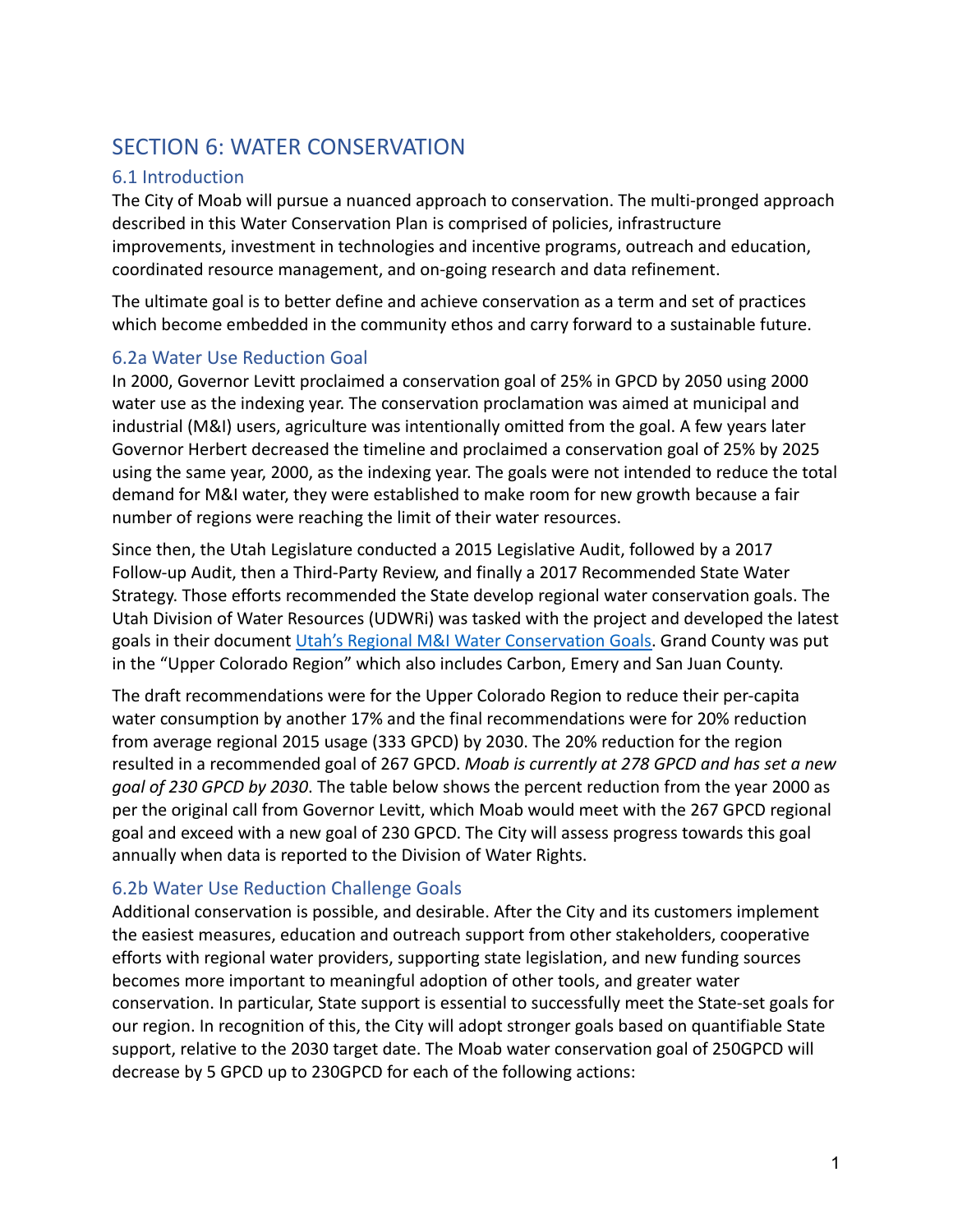- 1. State amendment of all relevant building codes to require WaterSense fixtures and EnergyStar washing machines and dishwashers
- 2. State amendment of all relevant residential building codes to require grey water pre-plumbing and associated landscaping
- 3. Consistent/ongoing funding from the State for approved conservation tool(s) including City actions, rebate programs, and planning efforts
- 4. Consistent/ongoing funding from the State for outreach and education efforts

| Year  | Population | <b>Total AF</b> | gallons per<br>capita day | % change<br>from 2000 |
|-------|------------|-----------------|---------------------------|-----------------------|
| 2000  | 4779       | 1926.63         | 359.9                     | 0.0%                  |
| 2015  | 5251       | 1657.96         | 281.9                     | 21.7%                 |
| 2020  | 5341       | 1667.31         | 278.7                     | 22.6%                 |
| 2030  | N/A        | N/A             | 267                       | 25.6%                 |
| 2030* | 5906*      | 1667*           | 230*                      | 36%                   |

|  |  |  |  |  | Table 7. Percent Change in GPCD from 2000 |  |
|--|--|--|--|--|-------------------------------------------|--|
|--|--|--|--|--|-------------------------------------------|--|

# 6.3 Water Conservation Metric

The State has determined the metric for conservation goals at GPCD, or gallons per capita per day. The metric is a reasonable measure if only measuring municipal use. However, adding commercial, industrial, and institutional uses into the metric is problematic because the people who are using that water may not be living in the area where the water is being used – namely, tourists. Trying to determine whether metrics represent conservation or a change in economy are not represented using the current measurements.

The City of Moab has a tourism economy. There are over two million visitors per year, just to the National Parks, and more who never visit the parks. As such, the per capita metric does not include the numbers of visitors who use at least 16% of all commercial water, or 95AF, just on overnight accommodations. This does not include the amount of water used in other businesses catering to visitors such as restaurants and washing off highway vehicles. The City of Moab is interested in considering other metrics to determine their conservation goals. One which has potential is an Equivalent Residential Unit (ERU). It is already used for a variety of requirements associated with water supply and could be a metric which allows a comparison between economies and water conservation strategies.

6.4 Current Conservation Measures *Leak protection program / rebates*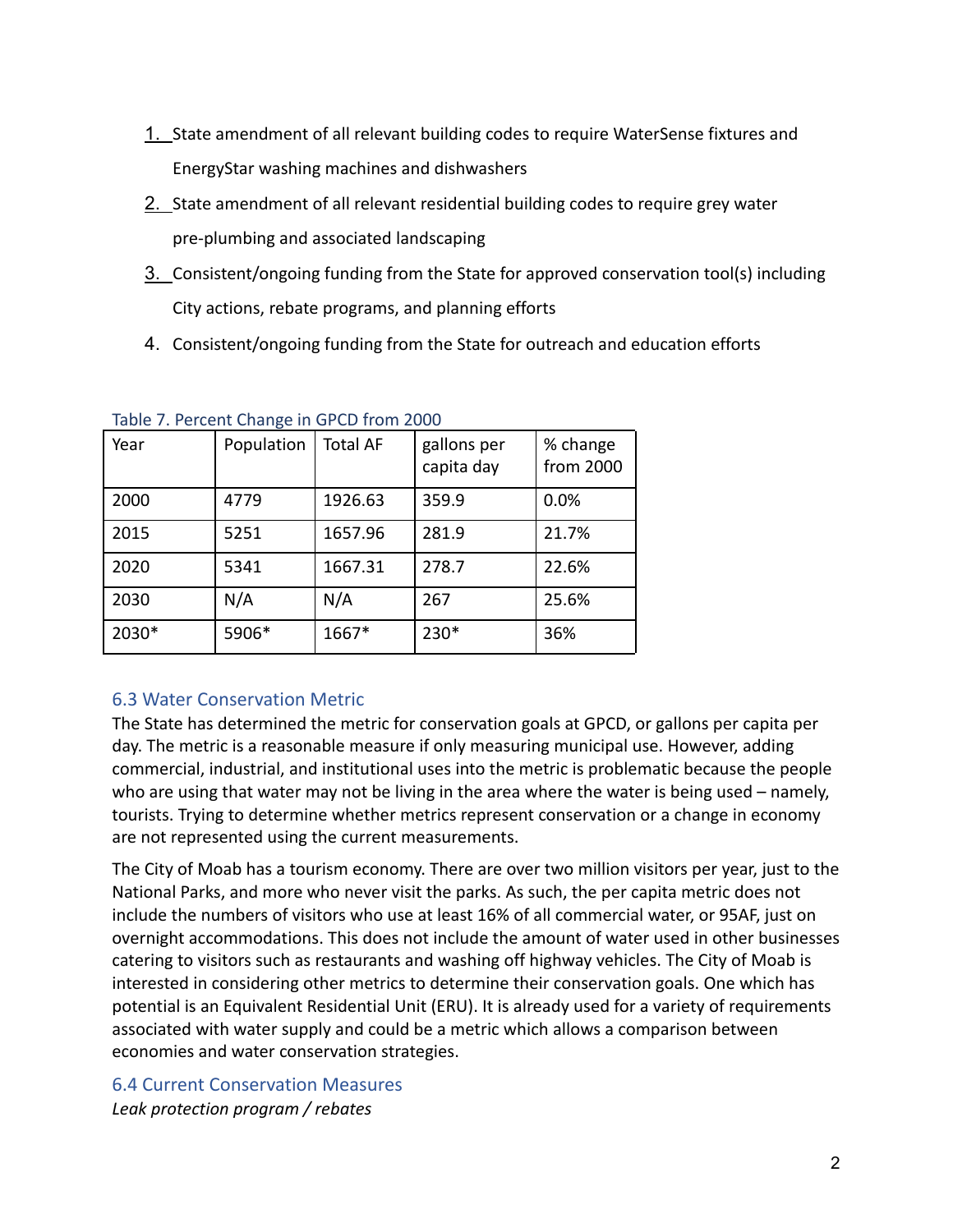The leak protection program provides a rebate for the amount assumed to be lost due to a leak after the customer has fixed it. This is intended to provide an incentive for fixing leaks.

#### *New Water Treatment Facility*

The new Wastewater Treatment Facility uses only 20,000 gallons of water per month whereas the old one used two million gallons per month. This new facility has saved the City over 23.5 million gallons of water per year since it came online in 2017.

### *Outreach, Education*

The City of Moab maintains a column in the *Moab Happenings* monthly newspaper and the monthly City Newsletter, e-mailed to those interested and those receiving e-bills for water service, devoted to issues of Sustainability. Water conservation is an important and frequent topic in these articles. In the past several years, the City has placed box ads in the two local weekly newspapers several times per year to educate readers about appropriate watering for outdoor landscaping and low-flow fixtures.

### 6.5 Current Conservation Ordinances and Standards

The City of Moab does not currently have any ordinances or standards addressing water conservation directly. However, the WaterNOW Alliance just awarded the City a grant for technical assistance to develop three things: 1) a greywater ordinance, 2) a landscaping ordinance, and 3) new development standards, which will be completed in early 2022. The City is looking forward to working with WaterNOW Alliance as well as Utah State University Extension experts to get smart, relevant, and up-to-date ordinances adopted as soon as possible. The City is also working on an Emergency Drought Management Plan.

### 6.6 New Conservation Measures for the Next Five Years

### 6.6.1 Planning Efforts

The City of Moab is spearheading an effort to bring all the water providers in the valley together to create a consensus-based Water Resource Management Plan. This group is called the Moab Spanish Valley Water Providers Coalition and consists of the City of Moab, Grand Water and Sewer Service Agency, San Juan Special Service District, and the Moab Irrigation Company. Grand County administration may or may not be part of this group. The state engineer's office has indicated that they do not believe a state-sanctioned Groundwater Management Plan is in order at this time, and that the valley aquifers have a few thousand-acre feet yet to be developed. However, the water providers in the valley disagree, and are interested in avoiding a crisis situation by undergoing a planning process prior to potential shortages. Undertaken now, this process will allow for community voices to be heard, experts to be consulted, and the best available science to be included – underpinned by the precautionary principle and a desire to create a sustainable water supply for all current and future residents.

The first meeting of this new coalition occurred at the end of July, 2021, with the intention to meet at least monthly until the process is complete. At this point, the group will evaluate their options and intentions moving forward and recommend policies.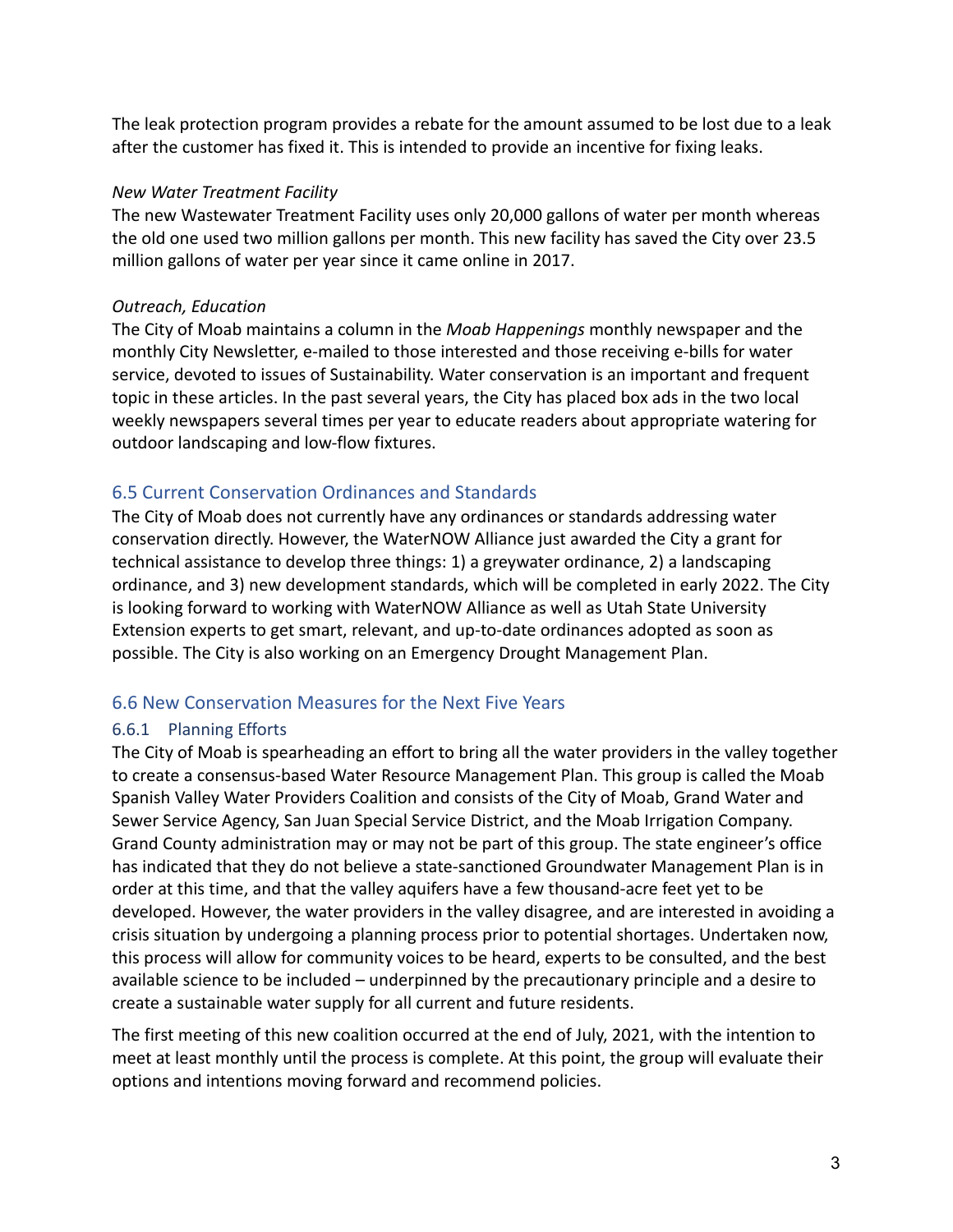#### 6.6.2 Ordinances and Policies

When water saved via the easiest conservation measures is simply reallocated to accommodate increasing population growth, it can make it difficult to achieve further cuts during a future decrease in supply - whether that decrease is a temporary drought emergency or a longer term impact to supply. If, for instance, climate change reduces available water more than predicted, or, further investigations into aquifer supply reveal that we are already over-drawing, then the impact of additional demand would be much greater than anticipated, and have unwelcome consequences. Therefore, it is crucial to keep in mind that conservation should not simply be reallocation of saved water, but also include building excess capacity into the system now for resiliency in an uncertain future. A thoughtful Drought Emergency Plan is also a critical component of a sustainable water conservation program. The City intends to continue to support efforts to refine information about our supply, and to be conscientious conservers keeping an awareness of the pitfalls of demand hardening\* and the benefits of maintaining excess capacity in building long term system resilience."

\*Demand hardening is the reduction in the ability to achieve further water reductions after the relatively easy and *inexpensive water reductions have been implemented (Howe and Goemans 2007)*

#### *A. Landscaping Code Amendments*

The City's Water Conservation and Drought Management Advisory Board, which was formed as a result of the 2016 Water Conservation Plan, recommends developing landscaping code amendments which would have three main components. 1) Requiring new development to use waterwise landscaping and irrigation principles, limit or omit turfgrass, and include greywater systems (see below), 2) Instituting outdoor landscape watering rules for all customers during times of drought (see Drought Management Plan), and 3) Developing a recommended/required species list for any new development in Moab. This effort will be particularly helpful in conserving culinary water supply, which is currently being used as irrigation water on most properties in the City for lack of a secondary irrigation system.

A key component to the success of the landscaping ordinance is outreach to current residents and businesses to encourage adoption of waterwise landscaping and irrigation and abandonment of unused turfgrass. City staff is working on opportunities to improve existing demonstration landscaping around City Hall, as well as removing turfgrass and installing waterwise landscaping in a prominent location. These demonstration areas will serve to encourage current residents to do the same in their own homes and will provide inspiration and education to current and future residents.

These code amendments are planned for development in 2021 and adoption in 2022, and will consist of requirements for new developments and a best-practices guide for existing developments.

#### *B. Grey Water*

Residents began installing grey water systems as pilot projects with the Southeast Utah Health Department (SEUHD) a few years ago. The projects were successful and with the new information SEUHD collaborated with the Utah Division of Water Quality to re-write the rules associated with permitting grey water reuse in Utah. Since then, the SEUHD has permitted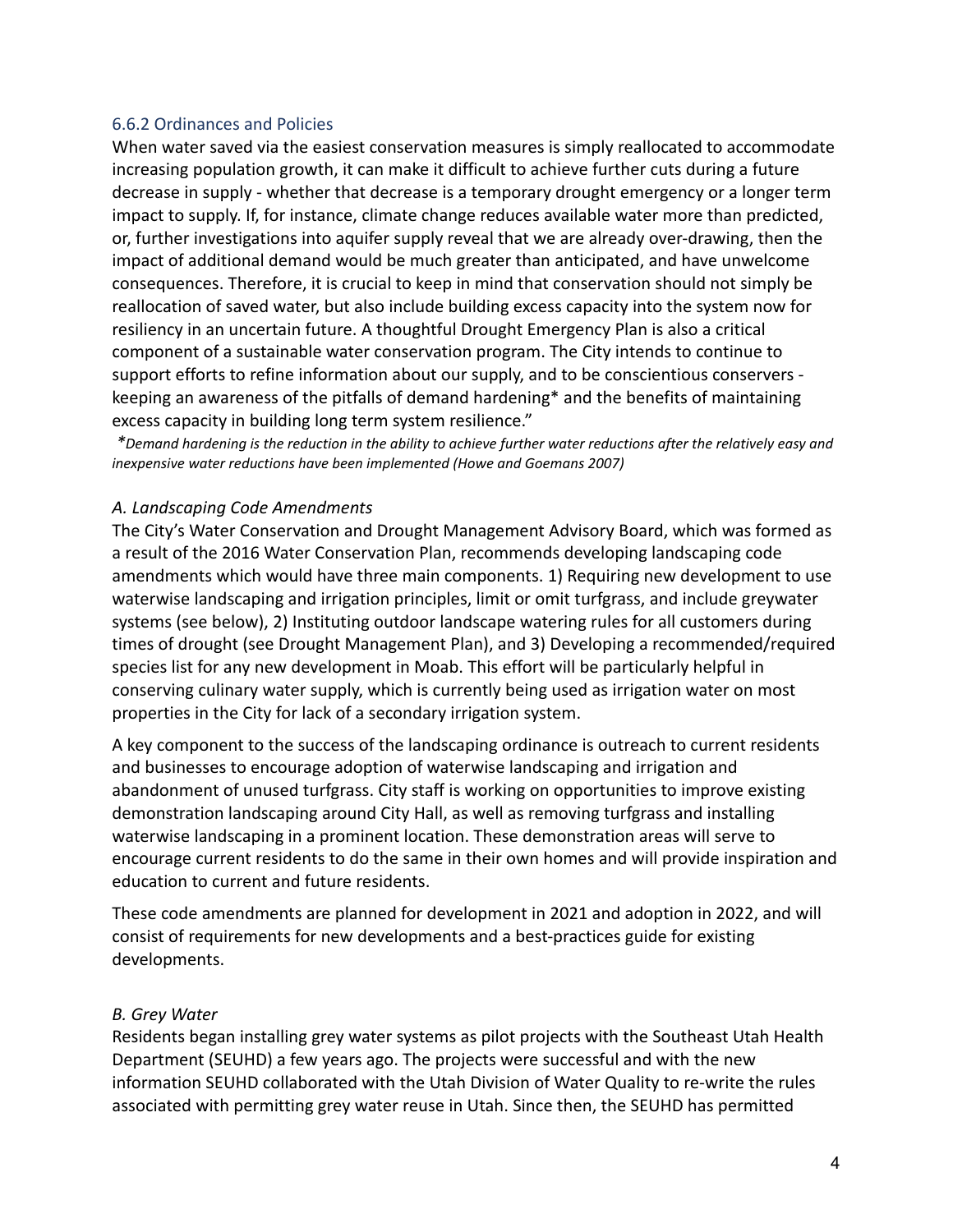several residential homes including affordable housing. The systems are relatively easy to install compared to most landscaping irrigation systems and inexpensive if installed during the building of a new home.

The City plans to take advantage of the local expertise and the willingness of new homeowners to embrace these systems. Grey water use will make the City more resilient to drought and conserve water by reusing grey water to irrigate landscapes instead of sending it to the Wastewater Reclamation Facility and discharging it out of the area. It is estimated that new residences with lots less than 0.25 acres could save 50% of the water they would have used for outdoor irrigation.

The City is developing code amendments that would require the indoor plumbing associated with grey water systems be installed during the construction or remodel of new single family and multi-resident housing, in conjunction with the associated landscaping component.

The City is also looking to make the City's water portfolio more resilient by developing grey water code for new commercial developments. This would require new commercial buildings to install either grey water or rainwater catchment systems that would provide all the water required for the landscaping associated with the new development.

### C. *New Development Standards*

In conjunction with the landscaping and greywater code amendments, the City will implement standards for new development that incorporate waterwise landscaping principles and water saving construction features. Landscaping will be required to be waterwise, using a recommended list of plants and features, limited areas of turfgrass and efficient irrigation. New construction will be required to use WaterSense labeled fixtures and appliances, and stub for greywater.

# *D. Emergency Drought Management Plan*

The City intends to develop and adopt an Emergency Drought Management Plan to prepare for a situation of actual shortfall in water production. With thoughtful pre-planning, the City will be able to take the time needed for calculations, engage the public, and decide what measures make the most sense to conserve water when a drastic situation arrives. This may involve recommendations to install infrastructure for emergency shut-offs or secondary lines in all new construction so irrigation may be divorced from culinary uses. The City aims to adopt this plan within the next five years.

### 6.6.3 City Facilities Improvements

There are opportunities to improve municipal water efficiency which the City intends to complete as funds become available, beyond the infrastructure improvements bonded for and contained within the Capital Improvements Plan (mentioned in Section 1). There are three main City parks that use water for irrigating turfgrass – Rotary Park, Swanny Park, and Old City Park. In addition, the City maintains the ballfields outside City Hall and various other smaller areas. Improvements to the system involve four things:

1) installing smart timers and moisture meters for more efficient watering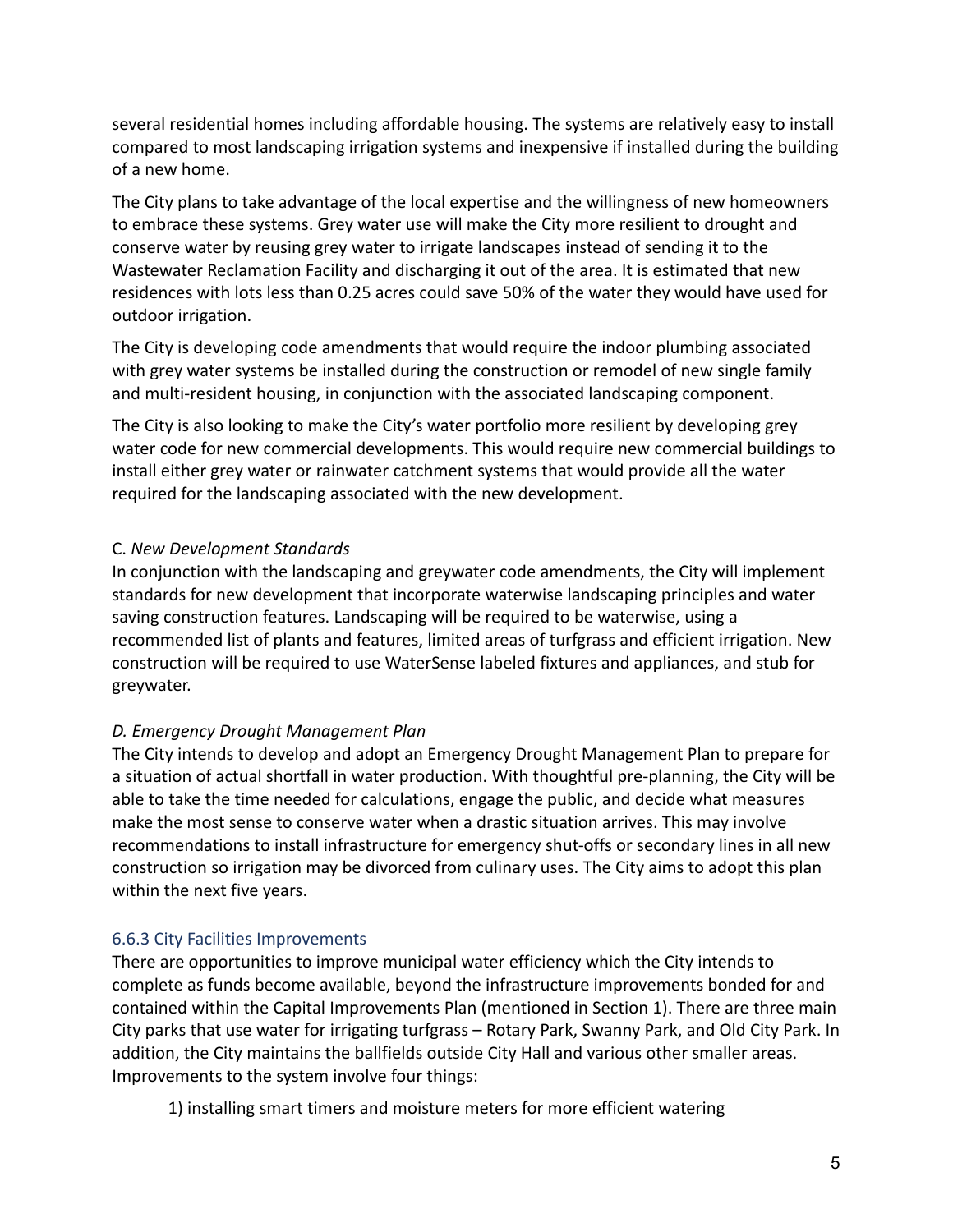- 2) removing grass where it is not needed
- 3) evaluating and fixing old systems to water where needed and not where it's not

4) replacing plants which have died and are still being irrigated, allow them to establish, and re-evaluate and reduce irrigation appropriately

In addition, there are opportunities to install green infrastructure and improve stormwater management to facilitate more infiltration and less runoff, as well as contribute to a greener streetscape. As City drainage features are renewed or repaired, green infrastructure can be incorporated into new designs and implemented where possible. If funding becomes available, the City will be able to develop a green infrastructure plan for areas where projects would be possible.

### 6.6.4 Outreach and Education

Successful water conservation in Moab will depend on both tangible and intangible elements. Efforts like replacing old fixtures and repairing leaks are opportunities to passively conserve water by updating systems. Behavior change is the intangible piece of the puzzle which will require a different approach. The City of Moab values the impact of education and outreach on water conservation and will be continuously working to develop a community spirit of water conservation without sacrificing quality of life or economic opportunities.

Planned outreach efforts include articles in the local newspaper, the City Newsletter, and Moab Happenings, changing the design of the water bill to include conservation-oriented metrics, creating and distributing door hangers at properties with inefficient watering systems to offer consultation and resources, educational mailings with best practices and goals, and providing resources from local landscape designers, USU extension, and other knowledge holders to assist residents and businesses in their water conservation efforts. Keeping the community informed about progress towards our conservation goals is a key component of the outreach and education effort, and an essential piece of meeting our water conservation goals.

# 6.6.5 Programs

If funding becomes available, the City can invest in programs to accelerate landscaping conversion and outdoor irrigation water savings. These may include the following:

- Turfgrass buy-back / rebate: providing cash payments or rebates for property owners to replace lawn with water wise landscaping (this is a common program to encourage lawn conversion)
- Conservation rebates: direct water-bill rebate rewards for meeting conservation goals on top of the tiered rates
- Smart timer and moisture meter incentives: providing smart technologies to assist property owners with efficient watering
- Penalty for failing to fix leaks: adopting a penalty in addition to the rebate for failing to fix a leak in a timely manner
- **•** Incentives for functioning greywater systems: reduced sewer rates for homes with fully functioning and permitted greywater systems

# 6.7 Responsibility for Meeting Conservation Goals

Chuck Williams, City Engineer: [cwilliams@moabcity.org](mailto:cwilliams@moabcity.org)